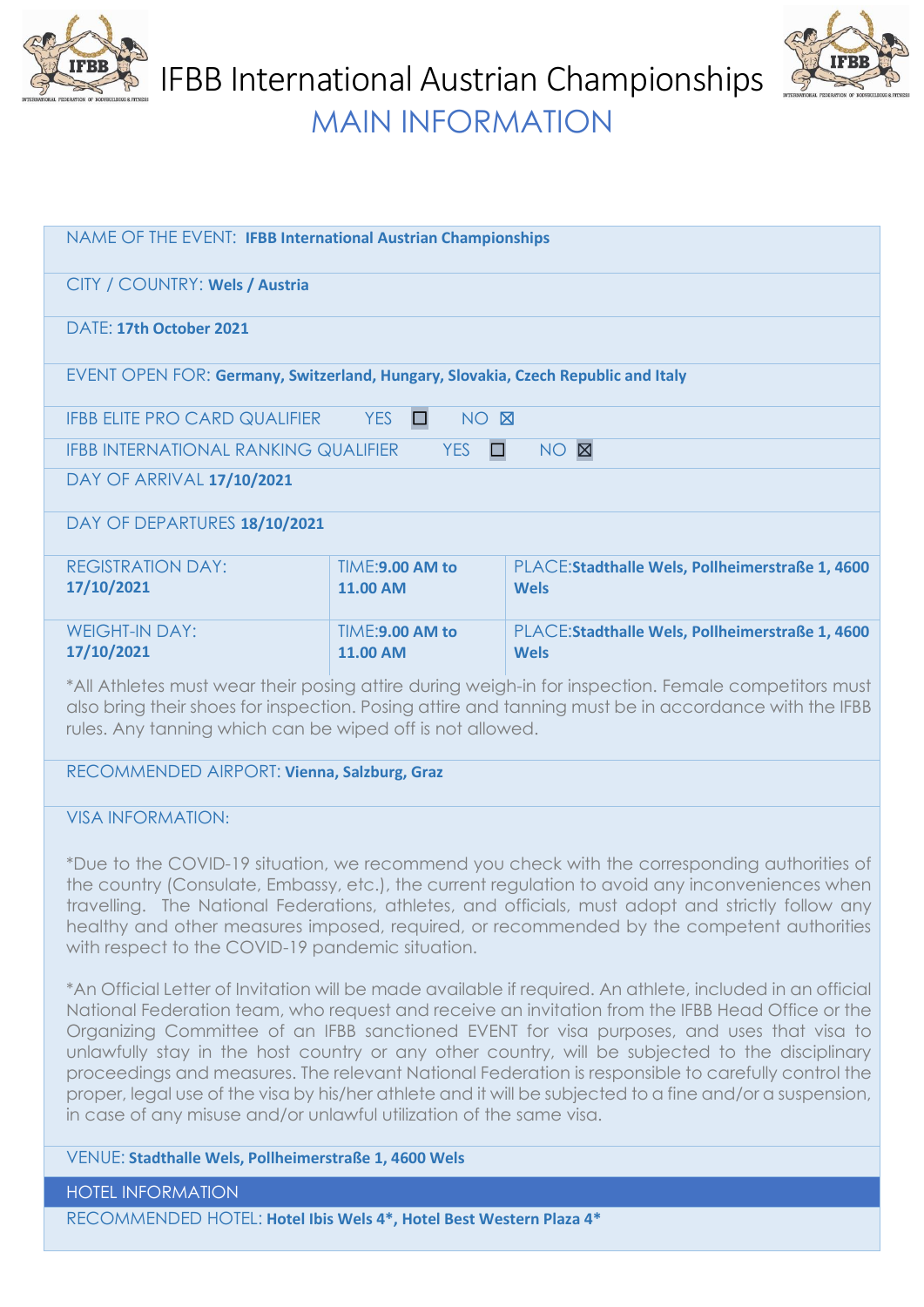Each foreign athlete must pay the IFBB registration fee of **35 € (EUROS)** each.

Registration fee for athletes to enter this competition must be paid at the registration.

## CROSSOVERS: **35 € (EUROS)**

## DEADLINE FOR ONLINE PAYMENT: **11/10/2021**

\*Participating athletes must be recommended by their National Federation by sending the Final Entry Form with their names directly to the Organizing Committee, to the IFBB Technical Committee and IFBB Head Office in Madrid.

The final decision to allow an athlete to compete in this EVENT rests with the IFBB.

\*It is also the FULL OBLIGATION AND RESPONSIBILITY of a National Federation to MONITOR ALL THE ATHLETES affiliated to this National Federation who are fulfilling a period of ineligibility due to Anti-Doping Rule Violation or any Disciplinary case, to make sure these athletes WILL NOT REGISTER/COMPETE/OR PARTICIPATE IN ANY CAPACITY in any EVENT either at National or International level, Official or Invitational.

\*All posing music must be on an USB drive only. The posing music in the MP3 format must also be the only file on USB. Each competitor must affix his/her name on the USB for easy identification. The use of profane, vulgar, and offensive language is strictly prohibited in the posing music.

CATEGORIES:

| <b>JUNIORS (21-23 YEARS OLD):</b> |
|-----------------------------------|
| -MEN BODYBUILDING : OPEN          |
| -MEN'S PHYSIQUE: OPEN             |
| -MEN CLASSIC BODYBUILDING: OPEN   |
| -WOMEN BIKINI: OPEN               |
| -WOMEN BODYFITNESS: OPEN          |
| -MEN CLASSIC PHYSIQUE OPEN        |
| -WOMEN WELLNESS FITNESS OPEN      |

**MEN MASTERS: -MEN BODYBUILDING >40 yrs: OPEN -MEN CLASSIC BODYBUILDING>40 yrs\*: OPEN -MEN'S PHYSIQUE >40 yrs: OPEN -MEN CLASSIC PHYSIQUE OPEN**

**WOMEN MASTERS: -WOMEN BODYFITNESS>35yrs: OPEN -WOMEN BIKINE>35 YRS: OPEN -WOMEN WELLNESS FITNESS OPEN**

**SENIORS (MEN & WOMEN): -MEN BODYBUILDING: UP TO 75kg -MEN BODYBUILDING: UP TO 85kg -MEN BODYBUILDING: UP TO 95kg -MEN BODYBUILDING: OVER 95 kg -MEN BODYBUILDING OVERALL**

**-MEN CLASSIC BODYBUILDING\*: UP TO 175cm -MEN CLASSIC BODYBUILDING\*: OVER 175cm -MEN CLASSIC PHYSIQUE\*: OPEN -MEN'S PHYSIQUE: UP TO 178cm -MEN'S PHYSIQUE: OVER 178cm -MEN'S PHYSIQUE: OVERALL -MUSCULAR MEN'S PHYSIQUE: OPEN**

**-WOMEN PHYSIQUE : OPEN -WOMEN BODYFITNESS: OPEN -WOMEN BIKINI: UP TO 163cm -WOMEN BIKINI: UP TO 169cm -WOMEN BIKINI: OVER 169cm -WOMEN BIKINI: OVERALL -WOMEN WELLNESS: OPEN -FIT PAIRS: OPEN**

**\*- Categories with weigth/height limits POSSIBLE CROSSOVERS: Classic Bodybuilding – Classic Physique – Bodybuilding; Also Junior and Masters in senior classes.**

## AWARDS:

Top three athletes in each category will be awarded with medals. Top six athletes in each category will be awarded with a Certificate of Excellence and trophies. Overall winner will have a trophy.